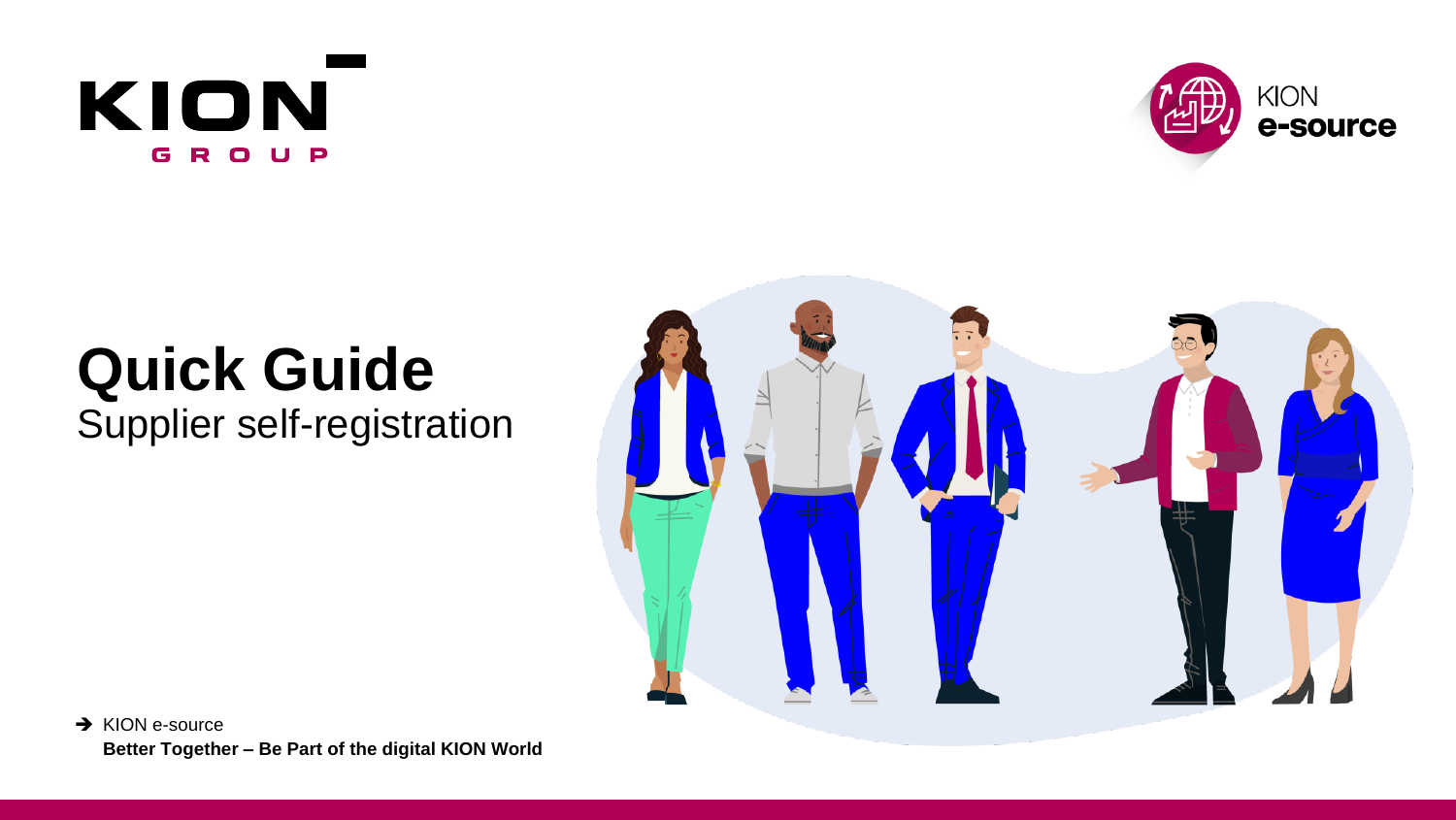



Go to the KION e-source page by clicking on the link in your invitation e-mail.



#### Dear Sir or Madam.

The KION Group and its brand companies Dematic. Linde Material Handling, STILL, Baoli, Fenwick and OM would like to tend the relationship with our suppliers more intensively, especially in the context of the Corona crisis and its resulting effects on our daily business. Simultaneously, we aim at reducing the workload for you and for us. We, furthermore, want to ensure that the mutual exchange of information on the latest developments enables both parties to take appropriate measures to successfully overcome this crisis. Hence, we invite you to communicate with us via our new supplier portal in the future.

You will enjoy the following benefits with the rollout of our new supplier portal:

- You can update your company's data in the portal on your own: This way you can assure your complete product and service portfolio as well as your licenses and certifications are known to our purchasing staff.

- You may also update your company's contact people: Thus you can keep your contact information up to date anytime and request further user accounts for your colleagues if applicable.

- You have the opportunity to participate and be considered in suitable tenders and receive invitations as well as access to electronic requests for quotation: You can find the latest documents and information on the request for quotation in the Supplier Portal and place your offer online

and much more

We have pre-registered you in our supplier portal. Please complete your data in the Supplier selfregistration, so that we can finally activate your account.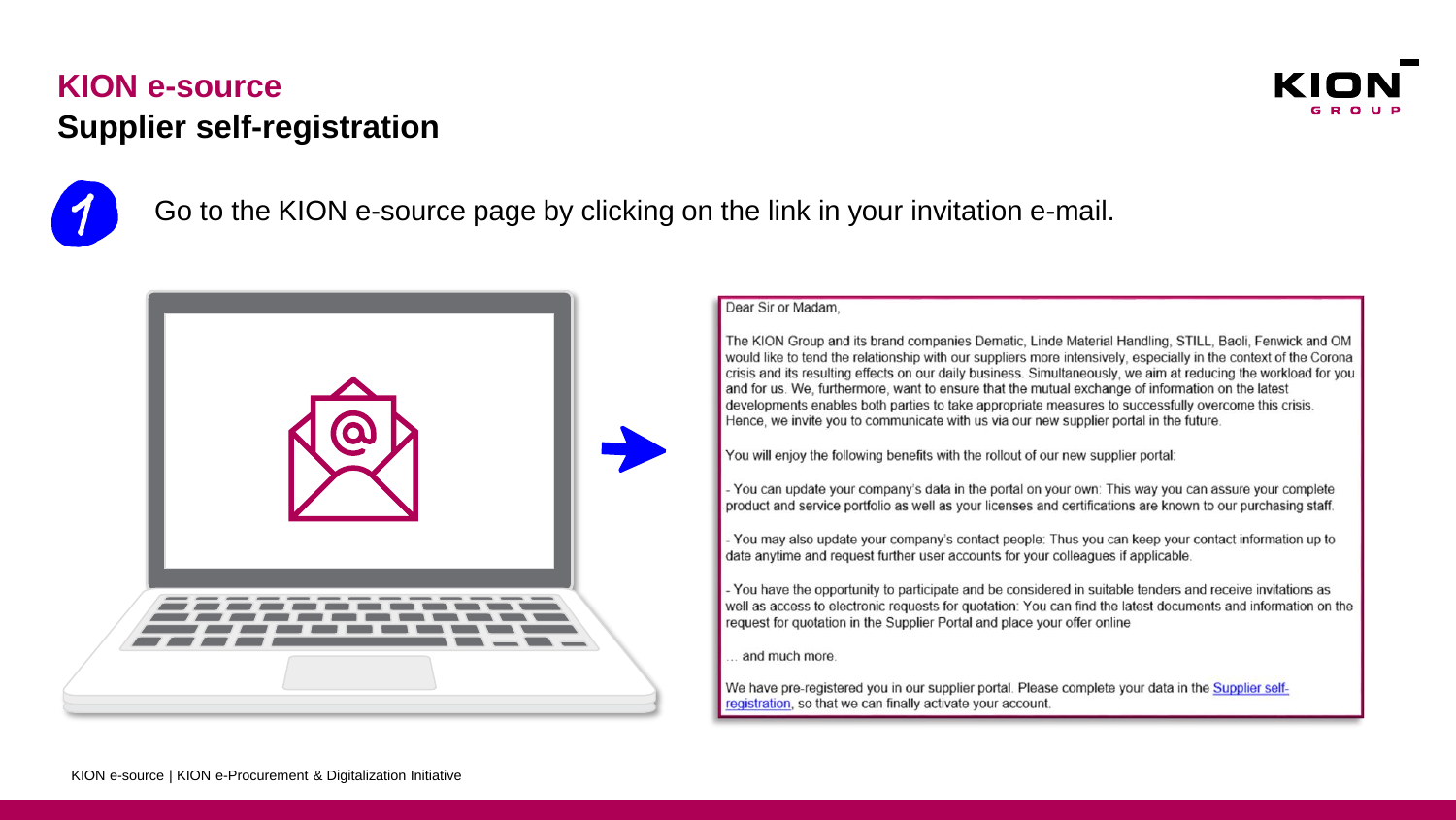

Complete the **personal data** for the contact person of your company.

Fields highlighted in green are **mandatory**.

| Supplier registration > Personal data                                                                                                                                                                                                                                                                    |                                       |                     |  |  |  |  |  |
|----------------------------------------------------------------------------------------------------------------------------------------------------------------------------------------------------------------------------------------------------------------------------------------------------------|---------------------------------------|---------------------|--|--|--|--|--|
| Please provide us with personal data of the main contact or the individual in your company who is going to use the portal in the future.                                                                                                                                                                 |                                       |                     |  |  |  |  |  |
| Contact person                                                                                                                                                                                                                                                                                           |                                       |                     |  |  |  |  |  |
| Title                                                                                                                                                                                                                                                                                                    | Position                              |                     |  |  |  |  |  |
| Mr                                                                                                                                                                                                                                                                                                       |                                       |                     |  |  |  |  |  |
| First name                                                                                                                                                                                                                                                                                               | Department                            |                     |  |  |  |  |  |
| X                                                                                                                                                                                                                                                                                                        |                                       |                     |  |  |  |  |  |
| Last name                                                                                                                                                                                                                                                                                                | Phone                                 |                     |  |  |  |  |  |
|                                                                                                                                                                                                                                                                                                          |                                       |                     |  |  |  |  |  |
|                                                                                                                                                                                                                                                                                                          | Fax                                   |                     |  |  |  |  |  |
|                                                                                                                                                                                                                                                                                                          |                                       |                     |  |  |  |  |  |
|                                                                                                                                                                                                                                                                                                          |                                       |                     |  |  |  |  |  |
| To communicate with your company via the portal, your e-mail address is required. While your registration is pending, all information will be dire<br>that e-mail address. The user name which will be assigned upon activation of the account and all future e-mails will be sent to that address. So p |                                       |                     |  |  |  |  |  |
|                                                                                                                                                                                                                                                                                                          | $<<$ Back<br>Next<br>Save temporarily | Finish registration |  |  |  |  |  |

| Account data          |                   |   |
|-----------------------|-------------------|---|
| E-mail                | Password          |   |
|                       |                   | 穸 |
| Repeat e-mail address | Re-enter password |   |
|                       |                   |   |



On the bottom of the page you will be able to set your **account data**.

Click "Next" to continue.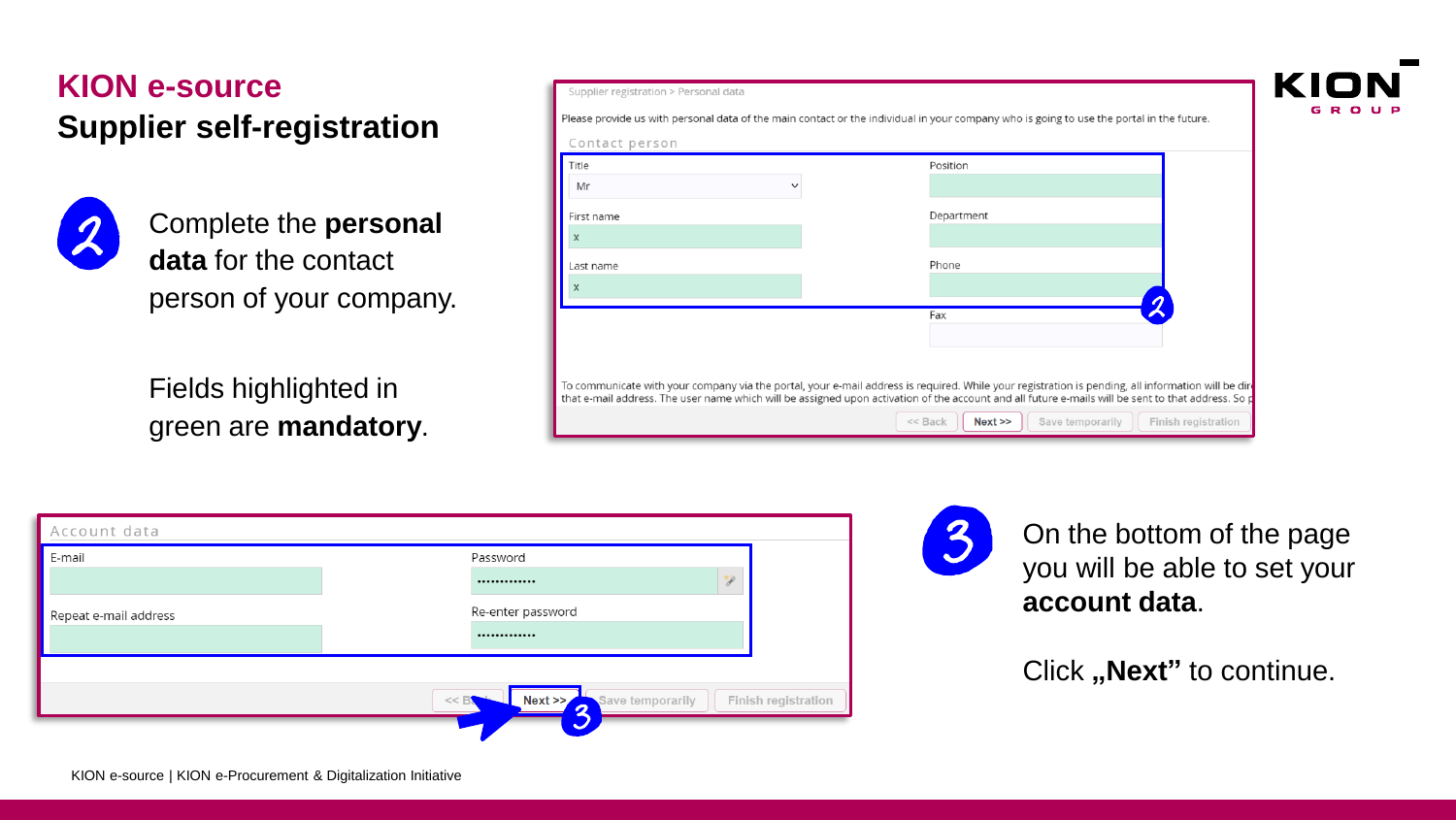Complete **company information** and **address** data.



At this stage you are able to **save** your data **temporarily** and amend it later.

Click "Next" to continue.

| ID<br>8ab181207dc8e582017ee3d998092ca6 | Supplier number                                                                                                                           |
|----------------------------------------|-------------------------------------------------------------------------------------------------------------------------------------------|
| Company                                | Short name                                                                                                                                |
| TestTest                               |                                                                                                                                           |
|                                        | Supplier Type                                                                                                                             |
|                                        | Direct material                                                                                                                           |
|                                        | D-U-N-S / UPIK                                                                                                                            |
|                                        | $(00-123-4567)$                                                                                                                           |
| Legal structure                        | Don't know or haven't got a D-U-N-S number yet?<br>Follow this link to get one for your company here: Dun & Bradstreet<br>(external link) |
|                                        |                                                                                                                                           |
|                                        |                                                                                                                                           |
|                                        |                                                                                                                                           |
| Address                                | Contact                                                                                                                                   |
| Street                                 | Phone                                                                                                                                     |
| testtest                               |                                                                                                                                           |
|                                        | Fax                                                                                                                                       |
|                                        |                                                                                                                                           |
| ZIP code / postal code, City           | Cell                                                                                                                                      |
| 1234<br>XXXXX                          |                                                                                                                                           |
| State / province                       | Emergency phone:                                                                                                                          |
| Country                                | E-mail                                                                                                                                    |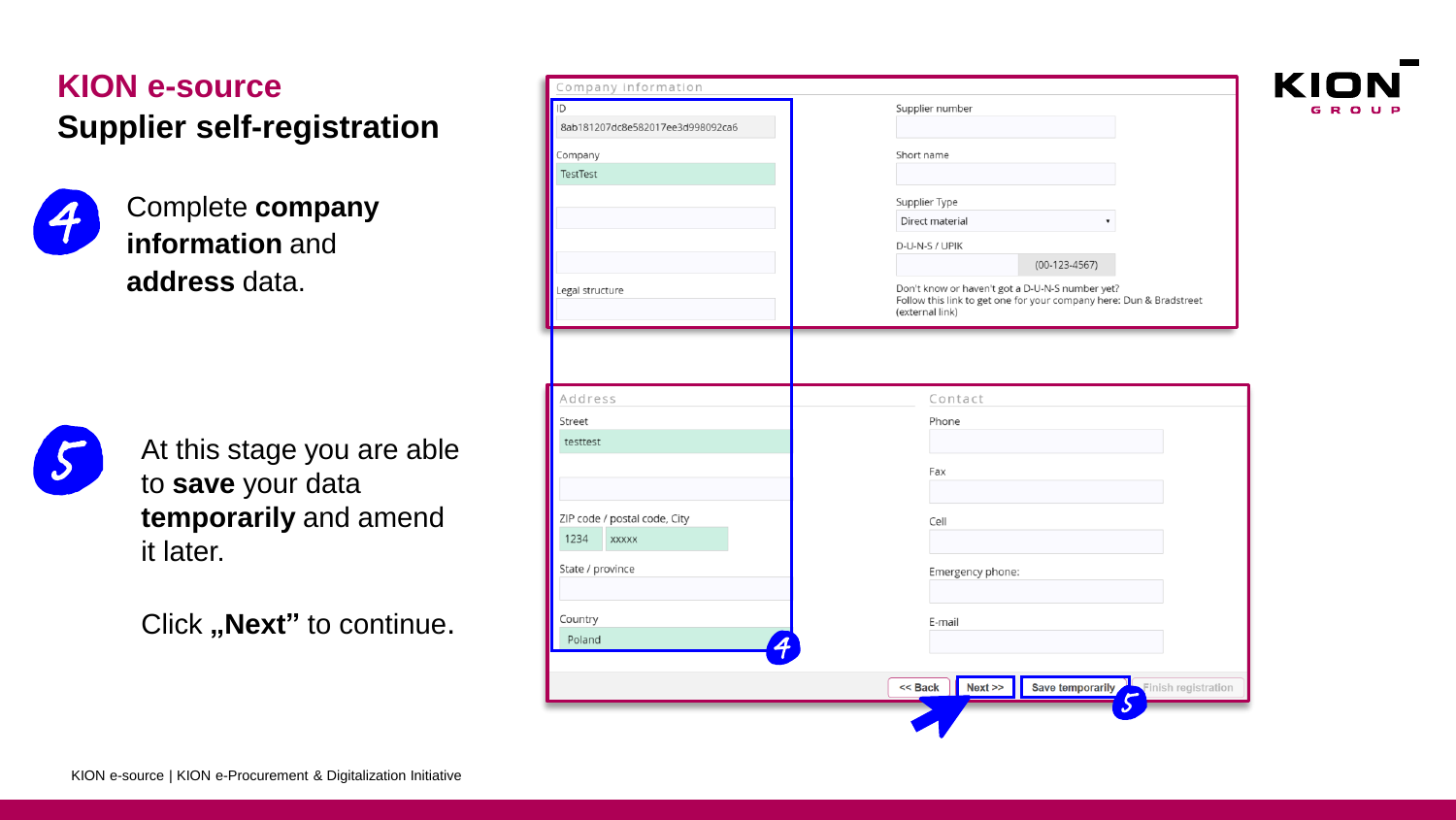



In the tab Material groups choose your relevant material groups and click "OK". Click "Next" to continue.

| Registration<br>Personal data                                                                   |                                   | Supplier registra select organization - Służbowy - Microsoft Edge<br>$\times$<br>□                                                                                                       | List o<br>ж.    |
|-------------------------------------------------------------------------------------------------|-----------------------------------|------------------------------------------------------------------------------------------------------------------------------------------------------------------------------------------|-----------------|
| Company information                                                                             | No material group                 | https://test-esource.kiongroup.com/astras/astras.R6/WFE/public/master/en/GB/-/supp<br>₿                                                                                                  |                 |
| <b>Interne Notizen</b><br>Information                                                           | <b>Material group</b>             | <sup>D</sup> To search for entries, enter an expression                                                                                                                                  |                 |
| <b>Material groups</b><br>Organizations<br>Documents (0)<br>Certificates (0)<br>Contact persons | $\blacktriangledown$<br>٠<br>Name | $\blacktriangledown$ $\Box$ Taxonomy (MG/ORG/REG)<br>$\blacktriangledown$ Material Groups<br>$\blacktriangledown$ Material Groups ITS<br>Attachments and Truck modifications<br>Bearings | <b>Business</b> |
| <b>NDAs</b><br>Finish                                                                           | No material gr                    | <b>Batteries and Chargers</b><br>Castings<br>Cabin and Seats<br>Chains<br>Counterweights<br>Drive Motors and Accessories                                                                 |                 |
|                                                                                                 |                                   | Drivetrain<br>$\exists$ Electrics                                                                                                                                                        |                 |
|                                                                                                 | Mandatory entry                   |                                                                                                                                                                                          |                 |
|                                                                                                 |                                   | <b>Cancel</b><br>OK.<br>h                                                                                                                                                                | porarily        |
| <b>Drocuromont &amp; Digitalization Initiative</b>                                              |                                   |                                                                                                                                                                                          |                 |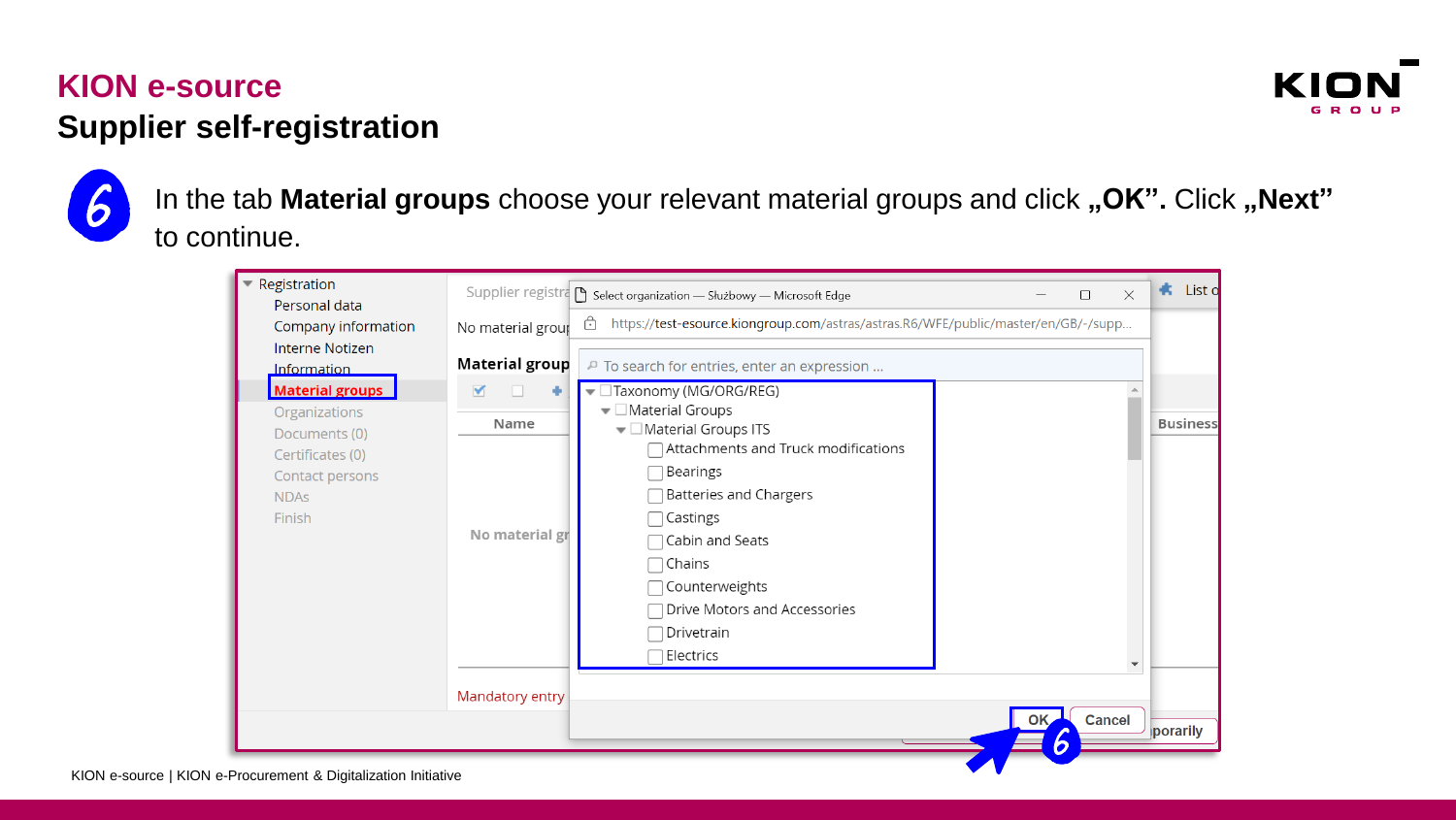



In the **Organizations** tab choose relevant plants you can deliver and click **"OK**". Click **"Next**" to continue.

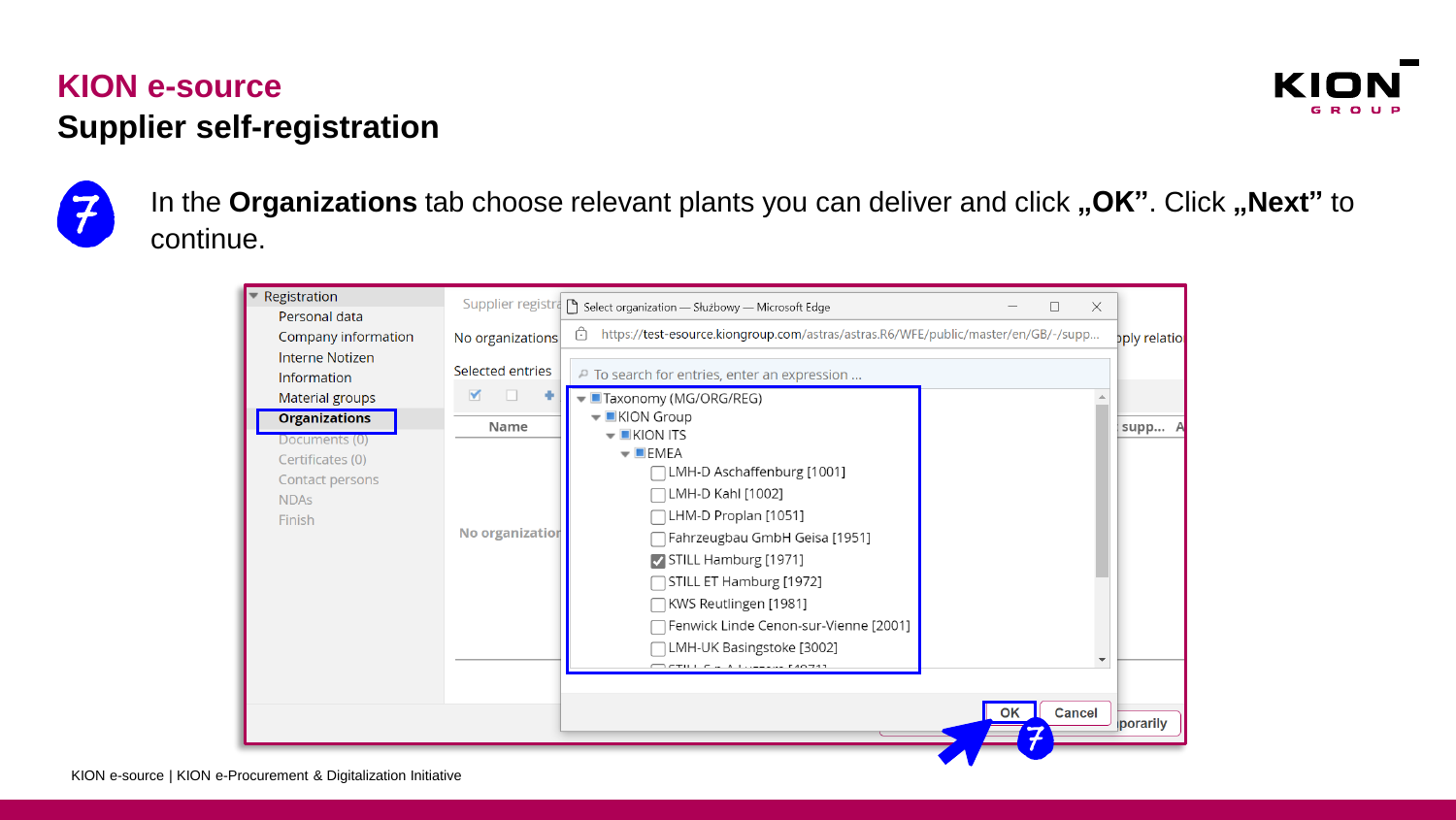

In the **documents** tab you are able to upload any files about your company.

In the **certificates** tab you can add and update certificates from your company.

In the **contact persons** tab you are able to add new contacts from you company.

In the **NDAs** tab you are able to upload NDAs.

All of these fields are optional.



Registration Personal data Company information Interne Notizen Information Material groups Organizations Documents (0) Certificates (0) Contact persons **NDAS** Finish